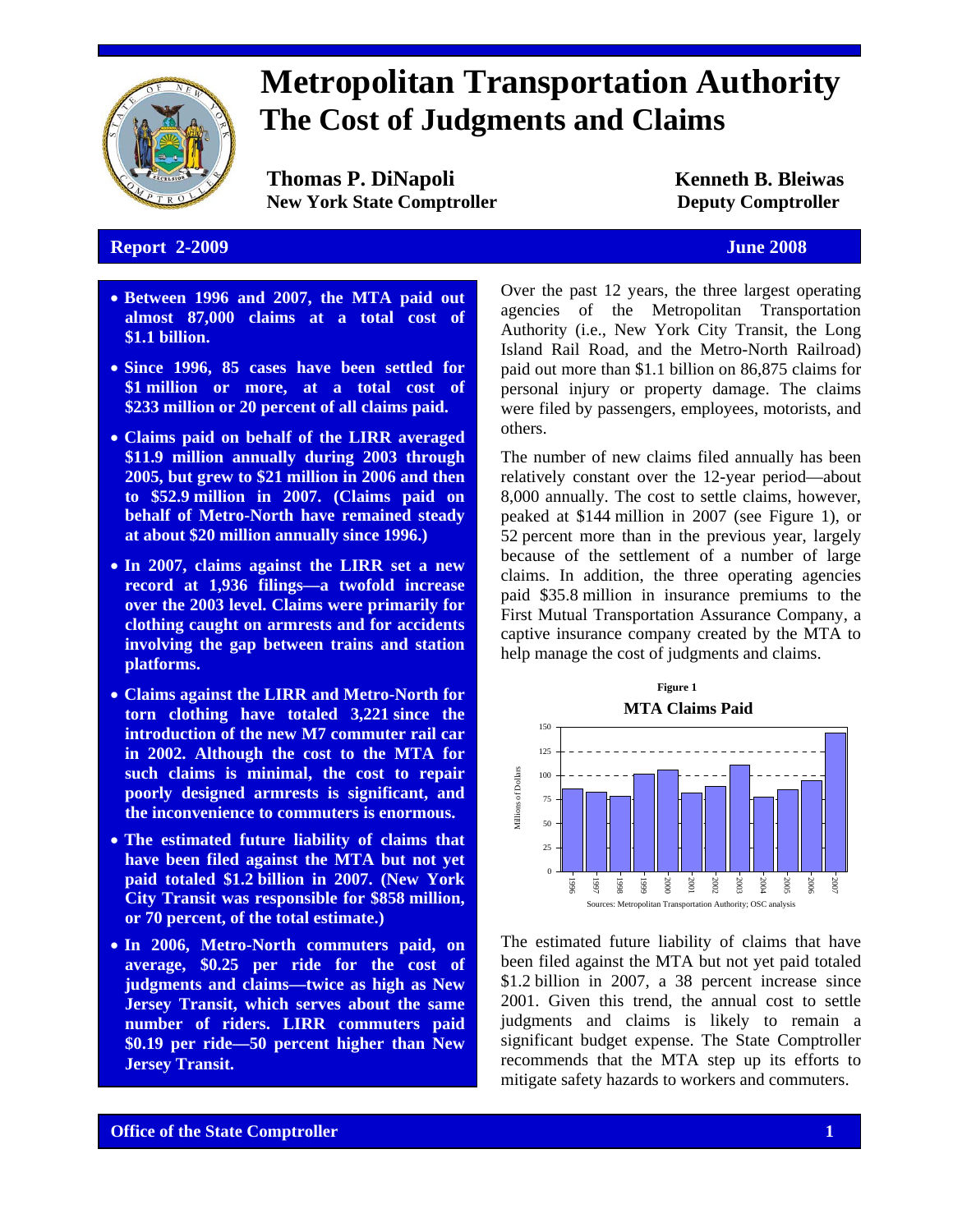### **Agency Trends**

From 1996 through 2007, 86,875 claims were filed against New York City Transit (NYC Transit), the Long Island Rail Road (LIRR), and the Metro-North Railroad (Metro-North). Settlements<sup>1</sup> totaled more than \$1.1 billion on these claims, an average of \$13,104 per claim.

#### *New York City Transit Authority*

Each year between 1996 and 2007, an average of 5,003 claims was settled on behalf of NYC Transit. The annual amount paid out on these claims ranged from a low of \$45 million in 2004 to a high of \$78 million in 2003, when several large claims were settled (see Figure 2). During this 12-year period, the cost per claim averaged \$11,721.



Between 2002 and 2007, third-party insurers received \$14.2 million from NYC Transit to cover the liability risk for paratransit services, but those insurers paid out just \$2.6 million on \$26.5 million in settled claims.<sup>2</sup> NYC Transit could have saved \$11.6 million during this period if not for a State law that requires the MTA to obtain third-party insurance for paratransit vehicle liability.<sup>3</sup>

#### 1 This report refers to claims resolved through negotiation or adjudication as "settled."

2 Paratransit provides shared ride vehicle transportation for people who are unable to use public bus or subway services.

3 New York State Insurance Law, Article 70, Section 7003.

#### *Long Island Rail Road*

Each year between 1996 and 2005, an average of 1,140 claims was settled on behalf of the LIRR. The amount paid out on these claims averaged \$11.9 million per year (see Figure 3). During the ten-year period, the cost per claim averaged \$10,943. In 2006 and 2007, a similar number of claims were settled but the amount paid out jumped to \$21 million in 2006 and \$52.9 million in 2007, due to two large settlements, which are discussed later in this report. As a result, the average cost per claim rose to \$39,540 in that year.



The number of new claims filed against the LIRR has been rising over the past four years (see Figure 4). In 2007, new claims filed reached a high of 1,936—a twofold increase over the 2003 level. A large number of the claims resulted from torn clothing (caught on armrests) and from accidents involving the gap between the train and the station platform.



1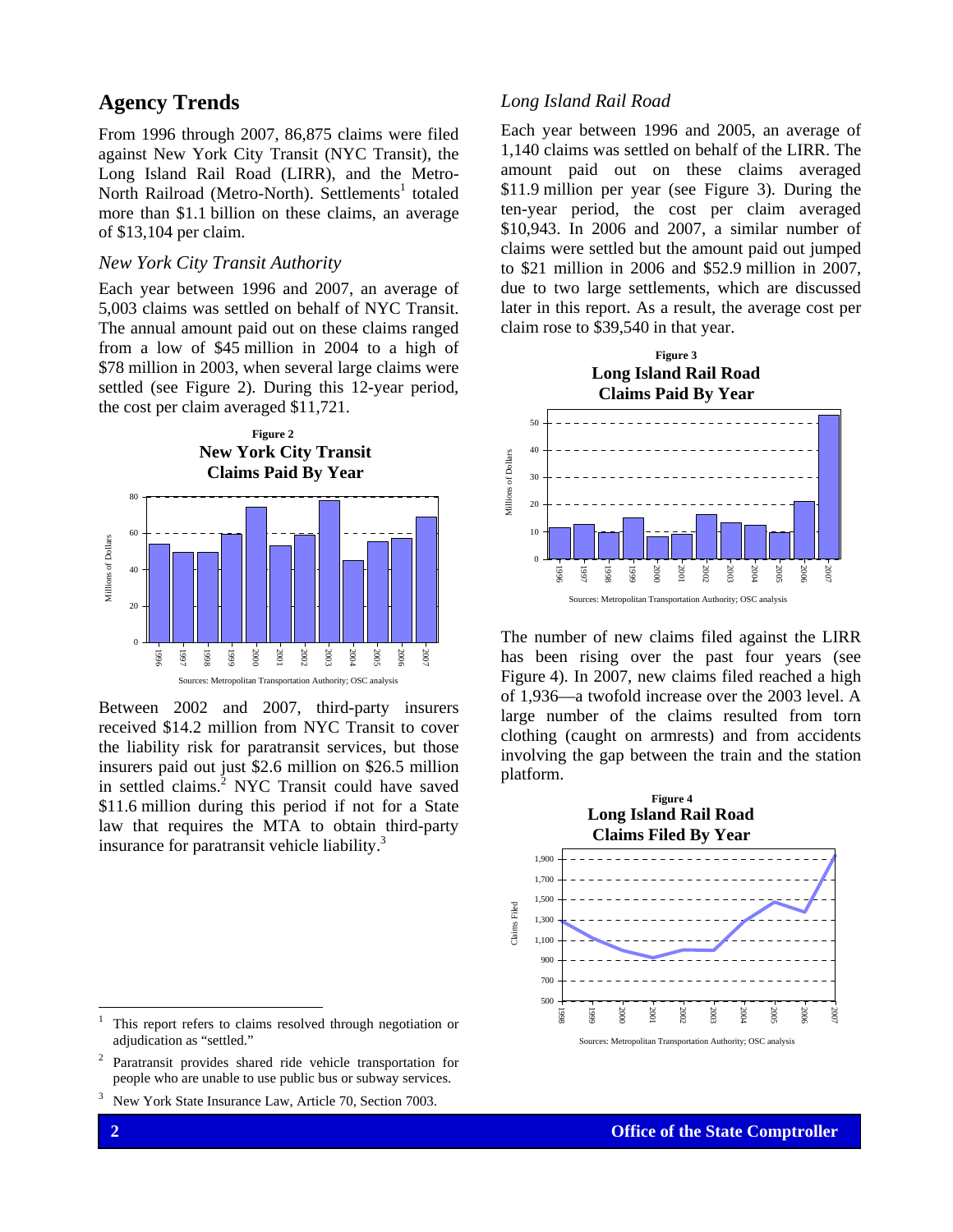#### *Metro-North Railroad*

Each year between 1996 and 2007, an average of 1,088 claims was settled on behalf of Metro-North. The amount paid on these claims averaged \$20.2 million per year (see Figure 5), an average of \$18,521 per claim.



#### **Gaps Between the Train and Platform**

The number of claims filed for injuries related to LIRR platform gaps increased from an annual average of 86 claims filed per year in 1996-2005 to 161 claims filed in 2006, and 214 claims in 2007 (see Figure 6). Since 1998, the LIRR has received 1,034 claims involving gaps between trains and station platforms. Of these claims, 199 have been or will be paid a total of \$16 million, including \$11 million to one claimant who was injured at the Forest Hills station. Another 286 cases are still open and may require payment in the future. The LIRR has closed the remaining 549 gap-related cases with no payments made.



In 2007, the LIRR initiated several actions to narrow its platform gaps. The LIRR installed wooden edge boards on some platforms, brought some tracks a few inches closer to the platform, and moved some platforms closer to the tracks. In total, the LIRR spent \$6.6 million on these efforts. In December 2007, the LIRR announced that it would spend another \$28.1 million to reduce platform gaps by installing metal threshold plates on all doors of every train car in the system (\$11.3 million), and by installing one-inch boards on all platform edges in the system (\$16.8 million).

#### **Armrest Claims**

Both the LIRR and Metro-North have encountered problems with the armrests on their new M7 train cars. Since the cars were first put into service in 2002, many commuters have torn their clothing on the armrests. The number of claims filed annually has grown from 3 in 2002 to over 1,400 in 2007 (see Figure 7), more than two thirds of which were filed on behalf of LIRR commuters. (The LIRR currently has about 500 more M7 cars than Metro-North does.)



The costs associated with these claims totals \$285,046—a relatively small amount given the size of the commuter railroad operations—but the inconvenience to riders and the impact on public relations have been tremendous. In addition, the claim data does not reflect any of the costs to remedy the situation. The commuter railroads have announced plans to spend \$3.6 million to replace 50,982 armrests on 1,172 M7 train cars. The new armrests will be three inches shorter and made of a new material that does not "grab" clothing. All armrests are expected to be modified by the first quarter of 2009 at Metro-North, and by the middle of 2010 at the LIRR.